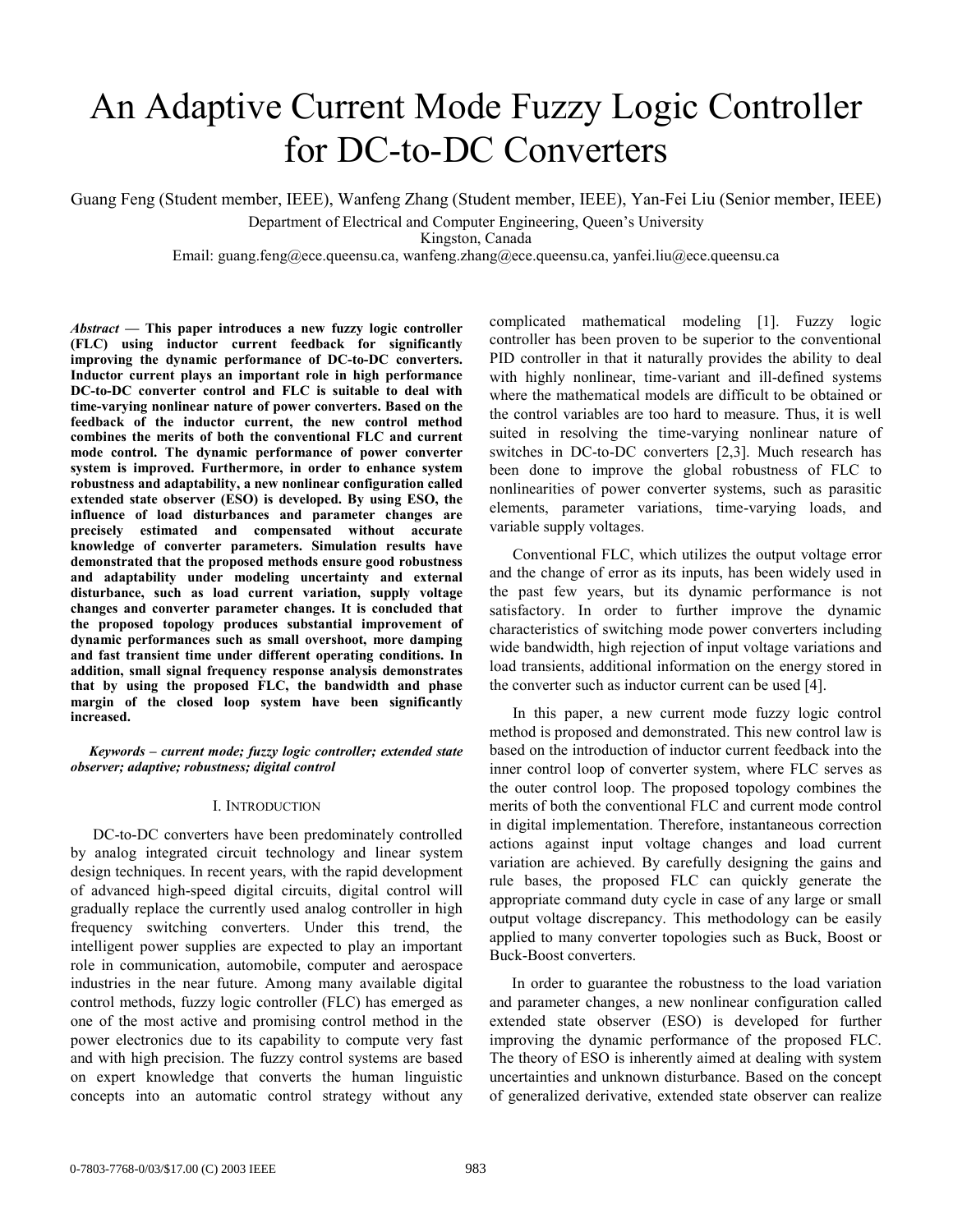the accurate estimation and compensation of external disturbances and parameter variations. Furthermore, the configuration of ESO is inherently independent of the system under control and its parameters. By using ESO, the proposed fuzzy logic controller has the advantage of good adaptability and robustness, which leads to very good steady state and dynamic performance even in presence of strong and fast variation of converter parameters and load disturbance.

Simulation is performed in Boost converter to verify the proposed fuzzy logic controllers. The results confirm that the proposed methods achieve much better robustness and adaptability in terms of load change, input voltage and output voltage variation. Better dynamic performance, such as small overshoot, more damping and fast transient time, has been achieved. In addition, small signal loop response analysis demonstrates that, by using the proposed FLC, the bandwidth and phase margin of the closed loop system have been significantly increased.

# II. BASIC OPERATION PRINCIPLE OF THE PROPOSED FUZZY LOGIC CONTROLLER USING INDUCTOR CURRENT FEEDBACK

The inductor current plays a very important role in high performance DC-to-DC converter control. It can provide additional information on the energy stored in the converter. In this paper, the proposed fuzzy logic control using inductor current feedback is implemented with two control loops (shown in Fig. 1). The outer loop is the voltage loop, and the inner loop is the current loop. The output of voltage loop serves as the reference of the inductor current.

As shown in Fig. 1, Boost converter is used as an example, from the equivalent circuit model presented in [5], its average value model can be described as:

$$
\frac{di_{L}}{dt} = -\frac{R_{L}}{L} \cdot i_{L} - \frac{1-d}{L} \cdot v_{o} + \frac{1}{L} v_{in}
$$
 (1)

$$
\frac{dv_{o}}{dt} = \frac{1-d}{C} \cdot i_{L} - \frac{1}{C} \cdot \frac{v_{o}}{R_{o}}
$$
(2)

where  $i_L$ ,  $v_o$ ,  $v_{in}$  are the inductor current, output voltage and supply voltage.  $d$  is the duty cycle,  $R_q$  is the load resistor and  $R<sub>i</sub>$  is the winding resistor of the inductor.

Equation (2) can be rewritten as

$$
i_{L} = \frac{C}{1 - d} \frac{dv_{o}}{dt} + \frac{1}{1 - d} \cdot \frac{v_{o}}{R_{o}}
$$
 (3)

It can be seen from (3) that the inductor current contains the information about the derivatives of the output voltage. By using the inductor current into FLC, the dynamic response of whole system could be significantly improved. This approach will allow substantial improvement of converter dynamic performances similarly to that obtained in analog current mode controlled converters.

The voltage control loop can be implemented by a

Proportional-Differential (PD) like FLC combined with a digital integrator. The inputs of PD like FLC are defined as the error of output voltage  $e_{u}(k)$  and the change of error  $ce_{u}(k)$ . Seven fuzzy levels are defined for  $e_{u}$  and  $ce_{u}$ . The input membership functions chosen for  $e_n$  and  $ce_n$  are triangular ones with 50% overlap. The membership functions of output variable  $i_{Lref}$  are 7-level triangular fuzzy-set values. The min-max method of inference engine is used. The defuzzify method used in this FLC is the Center of Area. The fuzzy control rules for the voltage loop are shown in Table I.

The output of the fuzzy logic controller  $i_{Lref}$  *P* is the proportional part of reference current. Combined with the output of integrator  $i_{lref}$ , it constitutes the reference current signal  $i_{Lref}$ , which can be represented as  $i_{Lref} = i_{Lref\_P} + i_{Lref\_I}$ . In fact, the fuzzy logic controller will play the role of a PD controller, which ensures very fast dynamic response. Digital integrator is added to cancel the steady state error and will act only around the reference value. Based on this algorithm, no steady error and fast large-signal dynamic response with small overshoot can be achieved with proper handling of the proportional and integral part.

In the inner control loop, the difference between the sensed inductor current  $i_l$  and the reference current signal  $i_{lref}$  can be processed by a digital PID controller or another fuzzy logic



Figure 1. Block diagram of current mode fuzzy logic controller using  $i_L$  in the inner control loop

TABLE I. THE RULE BASE OF FLC IN TABULAR FORM

| $ce \e$   | NB | NΜ | NS        | ZE | PS        | PМ        | <b>PB</b> |
|-----------|----|----|-----------|----|-----------|-----------|-----------|
| NB        | NB | NΒ | NB        | NB | NΜ        | NS        | ZE        |
| NM        | NB | NB | NB        | NM | NS        | ZE        | PS        |
| NS        | NB | NB | NΜ        | NS | ZE        | <b>PS</b> | <b>PM</b> |
| ZE        | NB | NM | <b>NS</b> | ZE | PS        | PM        | PB        |
| <b>PS</b> | NΜ | NS | ZE        | PS | <b>PM</b> | PB        | PB        |
| PM        | NS | ZE | PS        | PМ | PВ        | <b>PB</b> | <b>PB</b> |
| PВ        | ZE | PS | PM        | PB | PВ        | PB        | <b>PB</b> |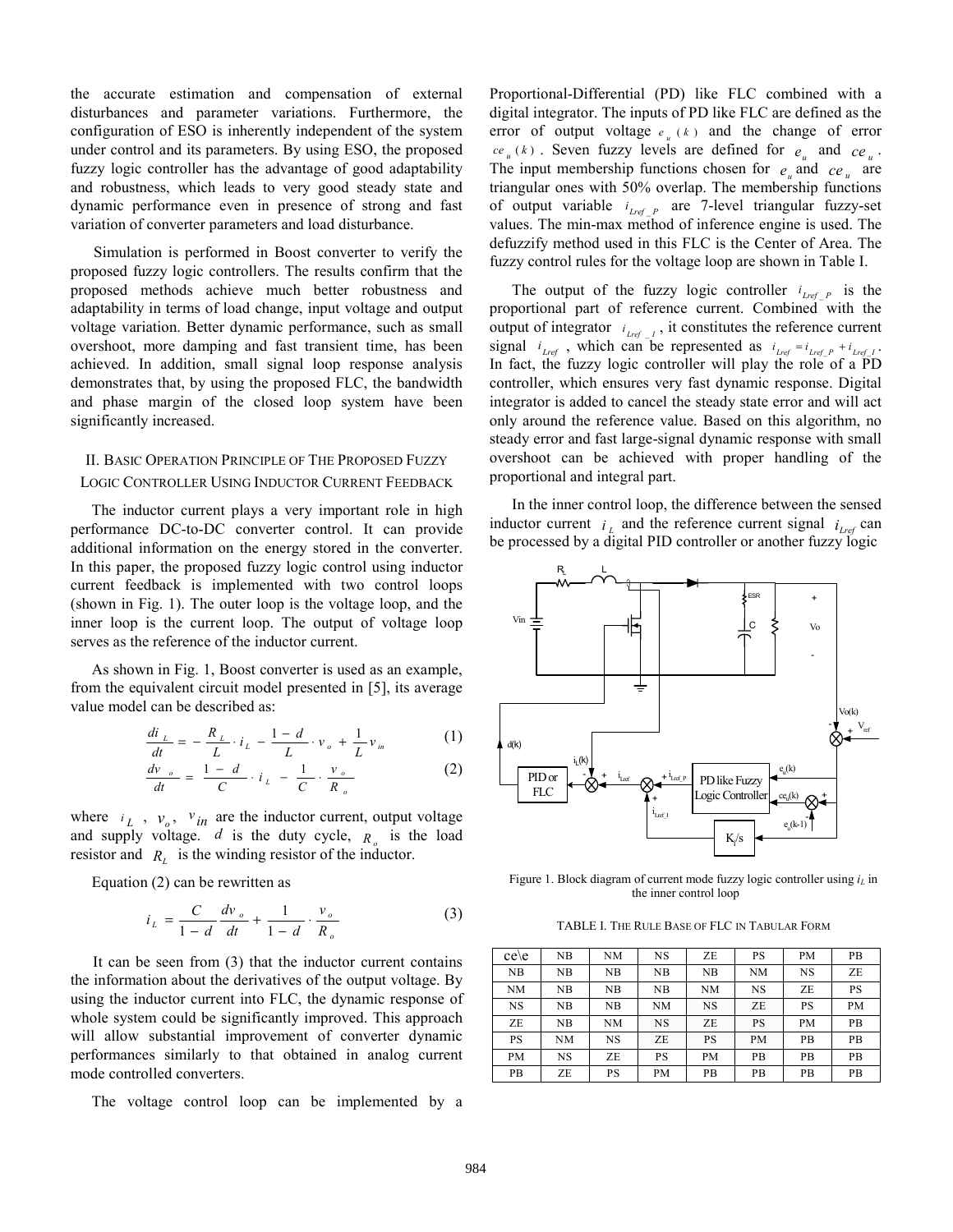controller which will generate the duty cycle  $d(k)$ . Different from analog current mode control, the duty cycle *d* is directly calculated, so the comparator and artificial ramp are not needed any more. Therefore, the problems of susceptibility to noise and sub-harmonic oscillation for duty cycle greater than 0.5, which exist in the analog peak current control method, are eliminated inherently.

In addition, the inductor current is directly controlled by the inner control loop. Therefore, it has essentially no phase lag from control to inductor current and the pole related to the inductor is eliminated. This also helps to achieve feedback loop stabilization.

Fig. 2 shows the average equivalent circuit model of Boost converter. It can be seen from the model that the output voltage is fed by a current, which can be represented as  $i_L - d \cdot i_L = (1 - d)i_L$  . If  $i_L$  is directly controlled, then  $(1 - d)i$ , can be considered approximately as a current source [5]. Therefore, the whole circuit behaves as if the output capacitor C and load resistor  $R_{\alpha}$  were fed by a current source  $(1 - d) i_{L}$ . In small signal control-to-output transfer function, the pole of the system is mainly associated with  $R_{\alpha}$ and C as if the inductor *L* were not there. It contains one less pole than the conventional FLC without current feedback. This configuration simplifies the mathematical model and makes the system easier to control and consequently, the dynamic performance will be improved.

The proposed FLC method using inductor current feedback has significant advantages. First, because the change in the inductor current is sensed earlier than the change in the output voltage, the proposed control algorithm achieves instantaneous correction action against line voltage changes without having to wait for the sensed output voltage change to pass through the relatively long delay in a conventional FLC (without current feedback). Therefore, the reaction of control system will begin earlier and be faster than the case when only the output voltage is sensed. Second, the proposed FLC scheme using inductor current feedback improves load transient response. By the feedforward characteristic inherent in the current feedback, the proposed control algorithm has better dynamic performance on load current regulation.

# III. INTRODUCTION OF BASIC PRINCIPLE OF EXTENDED STATE OBSERVER



Figure 2. Average circuit model of Boost converter

In conventional digital control method, PID regulator or FLC are used to control the output voltage. The derivatives of the signals are very helpful to achieve control objectives, such as reduced response time and reduced overshoot during transient states. Unfortunately, the derivatives of signals are difficult to retrieve because of noise. Furthermore, due to nonlinearities and uncertainties existing in the controlled system, it is difficult for conventional PID or fuzzy controller to achieve good static and dynamic performance in different operating situations. As a consequence of these phenomena, a degradation of system performance occurs [6].

To overcome these problems, a great deal of research has been made into alternative control techniques. In recent years, adaptive methods and predictive control demonstrate many advantages in the improvement of the robustness and dynamic performance of control systems. However, many of them are very complicated and require some knowledge of model parameters and estimation of model states. Therefore, they have much computational intensity in the real-time implementation.

In this paper, extended state observer is introduced to achieve high dynamic performance in the overall operating range. ESO is a nonlinear configuration to observe the states and disturbances of the system under control without knowing of the exact system parameters. Given an example, for an uncertain  $N^{th}$  order nonlinear system

$$
x^{(n)} = f(x, \dot{x}, \dots, x^{(n-1)}, t) + w(t) + m \cdot u(t)
$$
 (4)

where  $f(t)$  represents uncertain system function,  $w(t)$  is an unknown disturbance,  $u(t)$  is the control law,  $x(t)$  is the measurable state variable, m is the output gain. Its state space equation can be written as [7]:

$$
\begin{cases}\n\dot{x}_1 = x_2 \\
\vdots \\
\dot{x}_{n-1} = x_n \\
\dot{x}_n = f(x, \dot{x}, \dots, x^{(n-1)}, t) + w(t) + m \cdot u \\
\dot{x}_{n+1} = b(t)\n\end{cases}
$$
\n(5)

where  $x_1 = x$  and  $b(t)$  is the variation rate of system uncertainty  $x_{n+1}(t)$ .

Unlike full order ( $N^{th}$  order) state observer, ESO utilizes  $(N + 1)$ <sup>th</sup> order (full order plus 1) state observation to achieve state and disturbance estimation (shown as follows):

$$
\begin{cases}\n\dot{z}_1 = z_2 - g_1(z_1 - x_1(t)) \\
\vdots \\
\dot{z}_n = z_{n+1} - g_n(z_1 - x_1(t)) + m \cdot u \\
\dot{z}_{n+1} = -g_{n+1}(z_1 - x_1(t))\n\end{cases}
$$
\n(6)  
\n
$$
g_i(\varepsilon) = \begin{cases}\n\beta_i \cdot |\varepsilon|^{\frac{1}{2}} \operatorname{sgn}(\varepsilon), & |\varepsilon| > \delta \\
\beta_i \cdot \varepsilon \int \varepsilon^{\frac{1}{2}}, & |\varepsilon| \le \delta \\
\end{cases}
$$
\ni = 1, ..., n + 1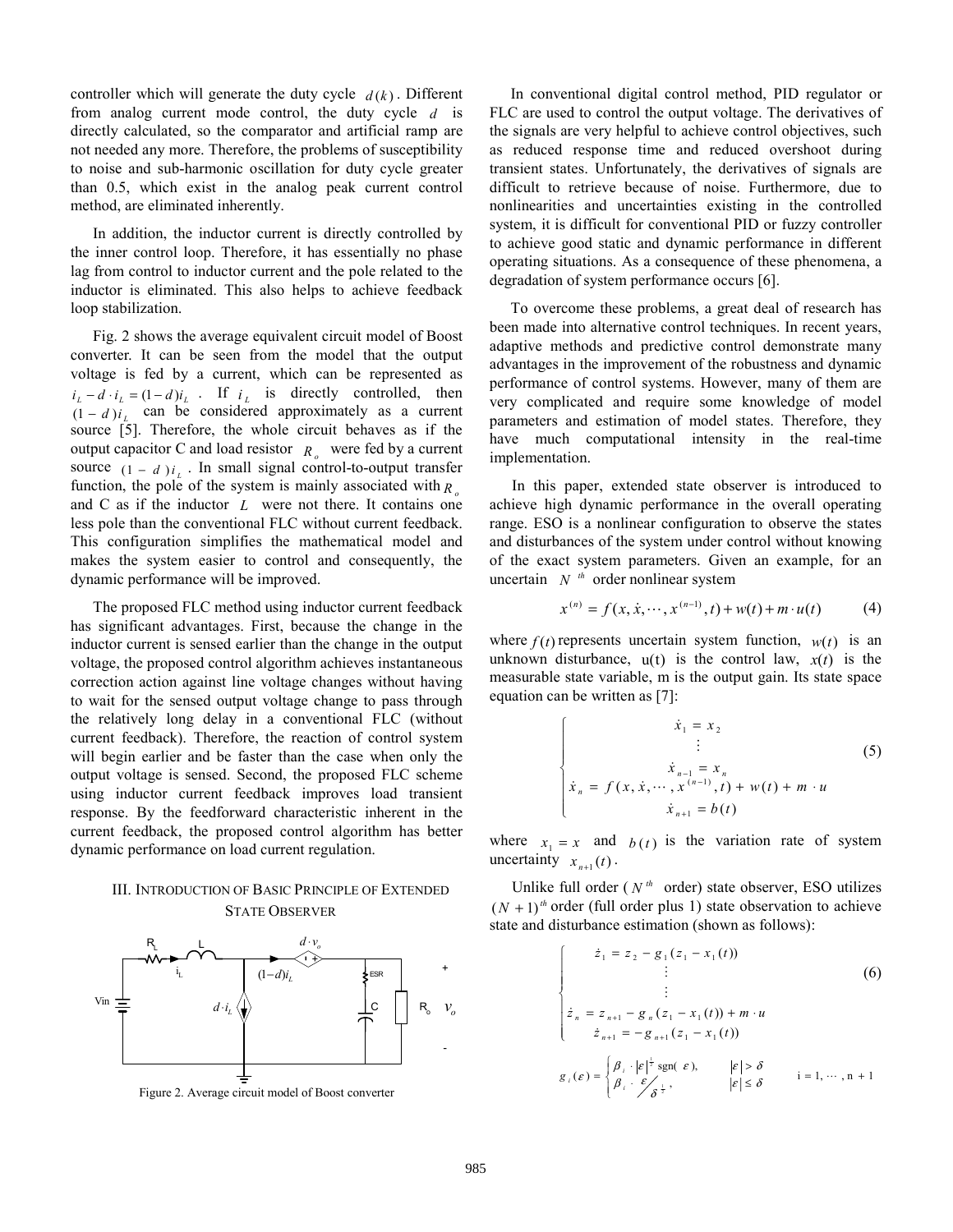where  $\varepsilon = z_1 - x_1$ , and  $\beta_i$ ,  $\delta$  are variable parameters of ESO.

It is noted that the derivative signals are often difficult to achieve because of noises. But in ESO, lower order derivative is obtained by integrating the higher order derivatives. Differential operation is not needed anymore. Therefore, the generalized derivatives of given signals can be achieved in high accuracy. This is the first advantage of ESO.

Second, in ESO, the signal of  $(N + 1)^{th}$  state variable  $z_{n+1}(t)$  reveals the information about external disturbances and plant uncertainties imposed on the system under control. Based on this information, compensation and elimination of disturbances and model uncertainties can be realized. Therefore, the robustness of the whole system is guaranteed.

Subtracting (6) from (5), the dynamic error equation is defined as

$$
\begin{cases}\n\delta \dot{x}_1 = \delta x_2 - g_1(\delta x_1) \\
\vdots \\
\delta \dot{x}_n = \delta x_{n+1} - g_n(\delta x_1) \\
\delta \dot{x}_{n+1} = -b(t) - g_{n+1}(\delta x_1)\n\end{cases}
$$
\n(7)

For any boundary  $b(t)$ , when the nonlinear functions  $g_i(z)$  and their related parameters are properly selected to constrain the function of uncertainties and disturbances, the system (7) is ensured asymptotic stable. Under this condition, the state variables  $z_i(t)$   $i = 1, \dots, n$  of ESO will converge to the observed state variables  $x(t)$  and its derivatives  $\dot{x}, \dots, x^{(n-1)}$  quickly. Furthermore, the overall effect of the external and internal disturbances imposed on the system can be observed by  $(N + 1)^{th}$  state of ESO  $z_{n+1}(t)$  successfully, even though  $f(t)$  and  $w(t)$  may be still unknown. This is very important in the realization of model and disturbance compensation. From (6), (7), it is shown that the architecture of ESO is not determined by the actual expression of system under control, but only affected by the range of its variation rate. Therefore, this observer has very good robustness and adaptability. With the help of modeling uncertainty and disturbance estimation  $z_{n+1}(t)$ , online compensation is made by  $\Delta u(t) = -z_{n+1}(t) / m$ . The desired behaviors of the control system such as tracking, regulation and stability are achieved.

For the control of Boost converter, in order to improve the dynamic performance and robustness under load current disturbance and parameter changes, ESO is used in the voltage control loop (shown in Fig. 3). The inputs of ESO are the sensed inductor current, output voltage and the duty cycle calculated in the previous sampling period. The output of ESO is the dynamic compensation of the system uncertainty and disturbance  $\Delta i_L(k)$ .

Considering load current disturbance  $\Delta i_a$  and parameter changes (capacitor is changed from  $C$  to  $C'$ ), The state equation (2) of Boost converter can be rewritten as follows:

$$
\frac{dv_{o}}{dt} = \frac{1-d}{C} \cdot i_{L} - \frac{1}{C} \cdot (\frac{v_{o}}{R_{o}} + \Delta i_{o})
$$
 (8)

Here, it is assumed that the derivative of output voltage exists and is continuous. Equation (8) can be rewritten as:

$$
\frac{dv_{o}}{dt} = \frac{1 - d}{C} \cdot i_{L} - \frac{1}{C} \cdot \frac{v_{o}}{R_{o}} + w_{1}(t) \tag{9}
$$

where  $w_1(t) = \left(\frac{1-d}{C} - \frac{1-d}{C}\right) \cdot i_L - \left(\frac{1}{C} - \frac{1}{C}\right) \frac{v_o}{R_o} - \frac{1}{C} \Delta i_o$  $L = (\frac{1}{C} - \frac{1}{C}) \frac{V_o}{R_o} - \frac{1}{C} \Delta i$ *v*  $\frac{a}{C}$ ) ·  $i_L$  –  $\left(\frac{1}{C} - \frac{1}{C}\right)$ *d*  $w_1(t) = \left(\frac{1-d}{C}, -\frac{1-d}{C}\right) \cdot i_L - \left(\frac{1}{C}, -\frac{1}{C}\right) \frac{v_o}{R_o} - \frac{1}{C}, \Delta i_o \; .$ 

Based on (9), the external load change and internal parameter variation are all treated as disturbances  $w_1(t)$ imposed on the Boost converter system. To estimate and compensate for the system uncertainties, a  $2<sup>nd</sup>$  order ESO for the voltage control loop is used,

$$
\begin{cases} \n\dot{z}_1 = z_2 - g_1(z_1 - v_o) - \frac{1}{C} \cdot \frac{v_o}{R_o} + \frac{1 - d}{C} i_L \\
\dot{z}_2 = -g_2(z_1 - v_o) \n\end{cases} \tag{10}
$$

$$
\Delta i_L(t) = -z_2(t)/(1-d)^*C \tag{11}
$$

where

$$
g_i(\varepsilon) = \begin{cases} \beta_i \cdot |\varepsilon|^{\frac{1}{2}} \operatorname{sgn}(\varepsilon), & |\varepsilon| > \delta \\ \beta_i \cdot \varepsilon \int \delta^{\frac{1}{2}}, & |\varepsilon| \leq \delta \end{cases}, \quad i = 1, 2 \quad \varepsilon = z_1 - v_o ,
$$

and  $\beta_i$ ,  $\delta$  are variable parameters of ESO.

Because the variation range of output voltage, load and parameter change is finite, by properly selecting the functions  $g_1, g_2$  and related parameters, the overall impact of external and internal disturbances  $w_1(t)$  imposed on the power converter system can be observed by the second state of ESO  $z_2(t)$ . Online compensation is made by  $\Delta i_t(t) = -z_2(t)/(1-d)^*C$ . It will greatly enhance the robustness of the control system against the system uncertainties and load disturbances. Furthermore, all these functions and parameters of ESO are all independent of Boost converter under control. Therefore, the performance of extended state observer does not depend on



Figure 3. Block diagram of current mode fuzzy logic controller using  $i_L$  in the inner control loop combined with ESO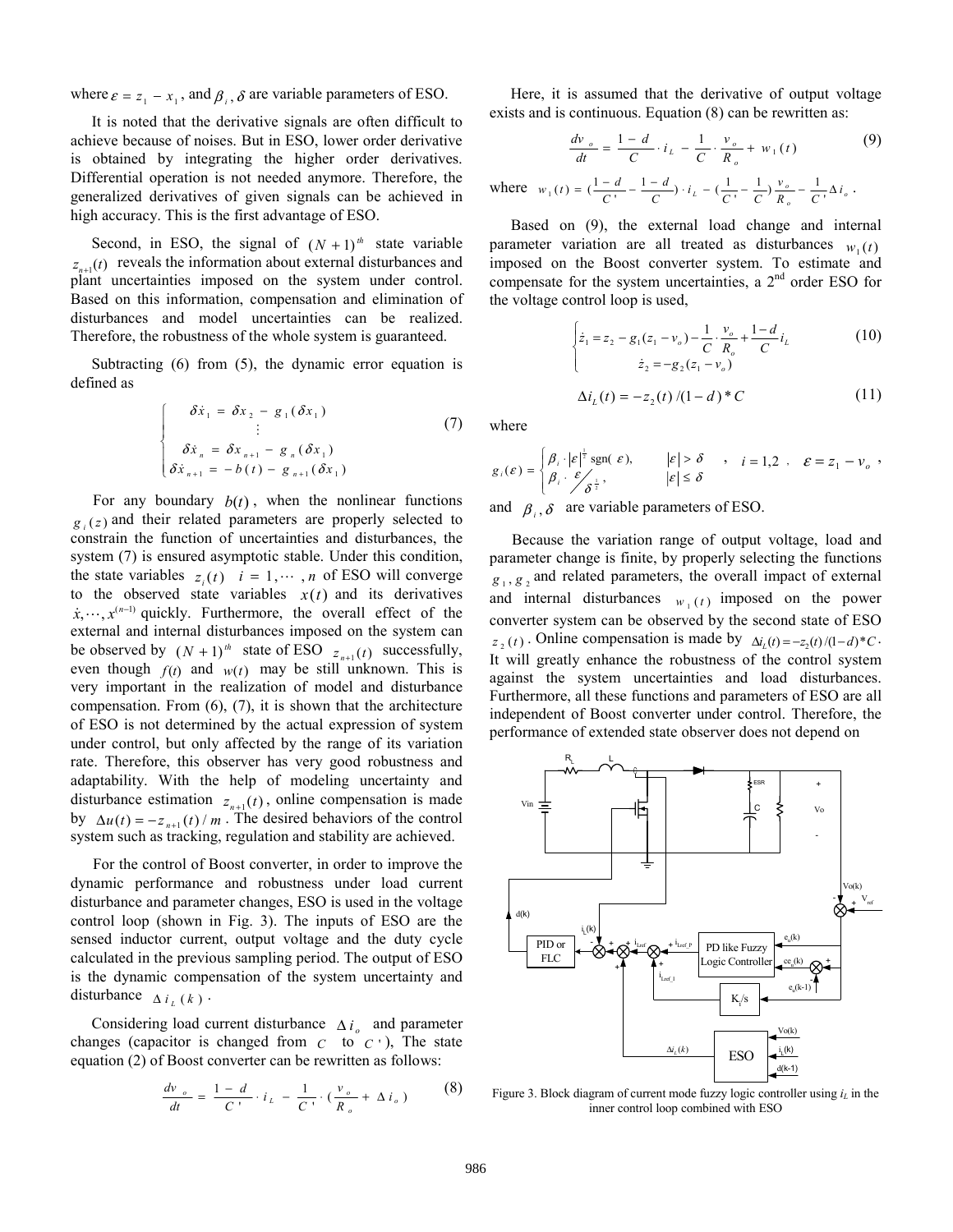the accurate mathematical model of Boost converters. It has very good robustness and adaptability to parameter variation and load disturbance. This is the chief advantage of this configuration. It can be seen from (10) and (11) that, the calculation of ESO is composed of a division, a square root and several addition and multiplication. Therefore, it is easy to realized in hardware implementation.

#### IV. RESULTS

In order to verify the proposed fuzzy logic controllers, simulation by using Matlab and Simulink is performed to Boost converter. The dynamic performance of three types of FLC, (1) conventional FLC (without current feedback), (2) FLC using inductor current feedback without ESO, (3) FLC using inductor current feedback combined with ESO, are compared under the same operating condition. The design criterion for these 3 controllers is that the phase margins (PM) of all these controlled system are kept large enough (at least 43-45 degree).

| The parameters of Boost converter are listed as follows. |  |                     |                        |  |  |  |  |  |
|----------------------------------------------------------|--|---------------------|------------------------|--|--|--|--|--|
| Input voltage Vin: 24V                                   |  |                     | Output voltage Vo: 48V |  |  |  |  |  |
| Rated load resistor $R_{\circ} = 19.2 \Omega$            |  |                     | $L = 24$ uH            |  |  |  |  |  |
| $C = 220 \text{ uF}$                                     |  | $ESR = 0.03 \Omega$ | $R_i = 0.04 \Omega$    |  |  |  |  |  |

where ESR is the equivalent series resistor of the output capacitor and  $R_L$  is the winding resistor of the inductor.

All of the controller parameters are regulated at rated operating condition ( $V_{in} = 24V$ ,  $I_{load} = 2.5A$ ,  $L = 24 uH$ ,  $C = 220uF$  ) and then kept unchanged.

At first, the small signal loop response is done to compare the bandwidth and phase margin. Fig. 4 shows the circuit diagram to simulate the small signal loop response. A small ac sinusoidal signal source  $v_{ac} = V_m \sin( 2 \pi f_1 t)$  is added to introduce disturbance into the voltage feedback loop. The amplitude  $V_m$  is 0.1 V, which should be much smaller than the steady state value of the output voltage, and the signal frequency  $f_1$  can be varied. The frequency component  $V_0(f_1)$ of output voltage at frequency  $f_1$  can be calculated by FFT analysis. The loop response (LR) at frequency  $f_1$  is calculated by  $LR = \frac{V_o(f_1)}{V_o(f_1) - v_{ac}}$  $LR = \frac{V_o(f_1)}{V_o(f_1) - v}$  $\frac{(f_1)}{(1) - v_{ac}}$ . The gain is  $Amp = |LR|$ and phase delay is  $\theta = \angle LR$ . While frequency  $f_1$  is varied, the frequency analysis is obtained. In addition, similar frequency analysis system can also be applied to the

Fig. 5 shows the frequency response of three controllers. It can be observed from the figure that by using the proposed FLC method, the bandwidth (BW) and phase margin (PM) of the closed loop system have been significantly increased. It is shown that the bandwidth for the system using the conventional FLC is about 5KHz, with a phase margin of 46

conventional FLC.

degree. For FLC using inductor current feedback in the inner control loop, the BW is increased to 10KHz, with the phase margin of 81 degree. If ESO is added to the proposed FLC, the BW is increased to 14KHz, with the phase margin of 46 degree. The proposed algorithm has better dynamic performance than the conventional FLC, and an earlier feedback action is achieved. Therefore, by using the proposed FLC and ESO, the frequency response has been significantly improved in Boost converter.

Considering the dynamic performance, the proposed algorithms are verified under large variation of input voltage (from 24V to 36V), and load current (from 1.25A to 2.5A) in Boost converters (as shown in Fig. 6-7).

By using inductor current feedback in the FLC, the overshoot due to input voltage change is decreased to almost 42% compared with the conventional FLC. The damping is also significantly improved and the recovery time is reduced. By using ESO in the proposed FLC, the changes in the output voltage and system states are sensed and compensated, which helps to speed up the dynamic response. Therefore, the recovery time is further reduced (shown in Fig. 6).

When the load current changes, by using inductor current feedback, the overshoot due to load change is decreased to 50% compared with conventional FLC. By adding ESO, which is aimed at dealing with external and internal disturbance, the load change are estimated and compensated instantaneously. The overshoot is further decreased to 23% compared with the conventional FLC, and the recovery time is greatly reduced (shown in Fig. 7).

In order to evaluate the dynamic performance of the system under wide operating range, the conventional FLC and proposed FLC with ESO are applied to regulate Boost converter under different input voltage without changing controller parameters (shown in Fig. 8-9). First, simulations on output reference voltage changes (from 48V to 54V) at rated input voltage (Vin=24V) and rated load resistor ( $R_o$ =19.2 $\Omega$ ) are performed (shown in Fig. 8). The frequency analysis in Fig. 5 shows that, by using proposed FLC with ESO, the bandwidth is enlarged. Therefore, the system response is faster than that of the conventional FLC. The same conclusion can be derived from Fig. 8. It is shown that no overshoot is achieved in the proposed FLC system and its dynamic response is faster than that of the conventional FLC algorithm.

Fig. 9 shows the simulation results of the output voltage change when the input voltage is increased to 36V. It is shown that the dynamic performance of the conventional FLC at Vin=36V deteriorates significantly. Some oscillation emerges during the output voltage change. This is because when the input voltage changes, the duty cycle *d* is also changed. Therefore, the parameters of the average model of Boost converter (shown in Fig. 2) are changed consequently. This would change the poles and zeros of the whole system. The conventional FLC cannot cope with this operating condition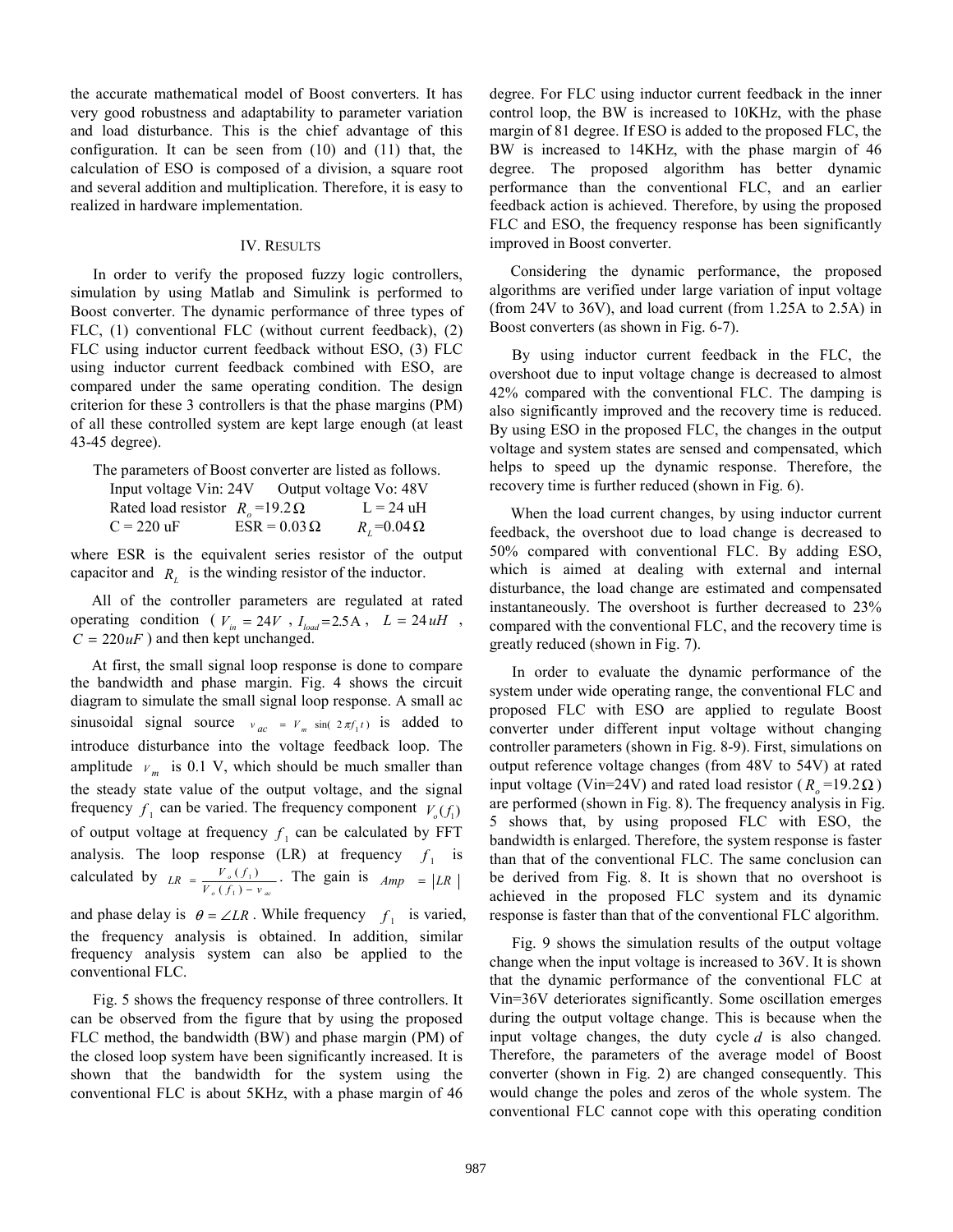very well. But the proposed algorithm can still maintain good dynamic performance in spite of input voltage change.

In order to verify the robustness of the proposed algorithm, different values of the inductor and capacitor values are used in the simulation (shown in Fig. 10-11). As it is mentioned in section II, by using the inductor current feedback, the influence of inductor value changes on output voltage has been greatly eliminated. By using ESO, the changes in capacitor value has been observed and compensated immediately. Therefore, the system robustness to the capacitor value has been greatly improved. Comparing Fig. 8, 10 and 11, it can be seen that, the Boost converter system using the proposed FLC with ESO is less sensitive to the parameter changes than that using the conventional FLC. It could also maintain better dynamic performance, such as low overshoot, fast response time than that of the conventional FLC under different inductor and capacitor values.

From these results, it can be noted that proposed FLC with ESO can achieve good robustness and adaptability to external and internal disturbances.

## V. CONCLUSIONS

In this paper, a new fuzzy logic controller with inductor current feedback for DC-to-DC converters is proposed and demonstrated. With the feedback of inductor current, the proposed scheme combines the advantages of both the conventional FLC and current mode control. The dynamic performance of power converter system is significantly improved. In addition, with the help of ESO, online estimation and compensation of load variation and parameter changes are achieved. The robustness of control system has been greatly



Figure 4. Block diagram of frequency analysis circuit to simulate the small signal loop response

enhanced. Comparisons are made in details between the proposed methods and the conventional FLC. Simulation results show that the proposed control methods produce much better dynamic performance and adaptability than the conventional FLC in terms of input voltage changes, load current variation and output reference changes. The proposed FLC is robust against the modeling uncertainty and the external disturbance in various operating conditions. The bandwidth and phase margin of the closed loop system have been significantly increased. All these benefits open new perspectives on utilization of intelligent control on DC-to-DC converters, and indicate that such schemes can be an attractive alternative to the classic controller in power converter applications where high dynamic performance is preferred.

#### **REFERENCES**

- [1] D. Driankov, H. Hellendoorn and M. Reinfrank, *An Introduction to Fuzzy Control*, 2nd edition, Springer, 1996.
- [2] C. K. Lau and M. H. Pong, "DSP based fuzzy controlled power converter operating in both continuous and discontinuous conduction modes," *IEEE IECON'96*, vol. 3, 1996, pp. 1530 –1535.
- [3] F. H. Wang and C. Q. Lee, "Comparison of fuzzy logic and current-mode control techniques in buck, boost and buck/boost converters," *IEEE PESC'95*, vol. 2, 1995, pp. 1079 –1085.
- [4] B. Tomescu and H. F. Vanlandingham, "Improved large-signal performance of paralleled DC-DC converters current sharing using fuzzy logic control," *IEEE Transactions on Power Electronics*, vol. 14, no. 3, 1999, pp. 573-577.
- [5] Yan-Fei Liu and P.C. Sen, "A general unified large signal model for current programmed DC-to-DC converters*", IEEE Transactions on Power Electronics*, vol. 9, no. 4, 1994, pp. 414 – 424.
- [6] J. Han, "Auto-disturbances-rejection Controller and It's Applications", *Trans. Control and Decision*, *China*, vol. 13, no. 1, 1998, pp. 19-23.
- [7] Guang Feng, Yan-Fei Liu and Lipei Huang, "A new robust control to improve the dynamic performance of induction motors", *IEEE Power Electronics Society Conference 2001*, vol. 2, 2001, pp. 778-784.



Figure 5. Frequency analysis of fuzzy logic controllers